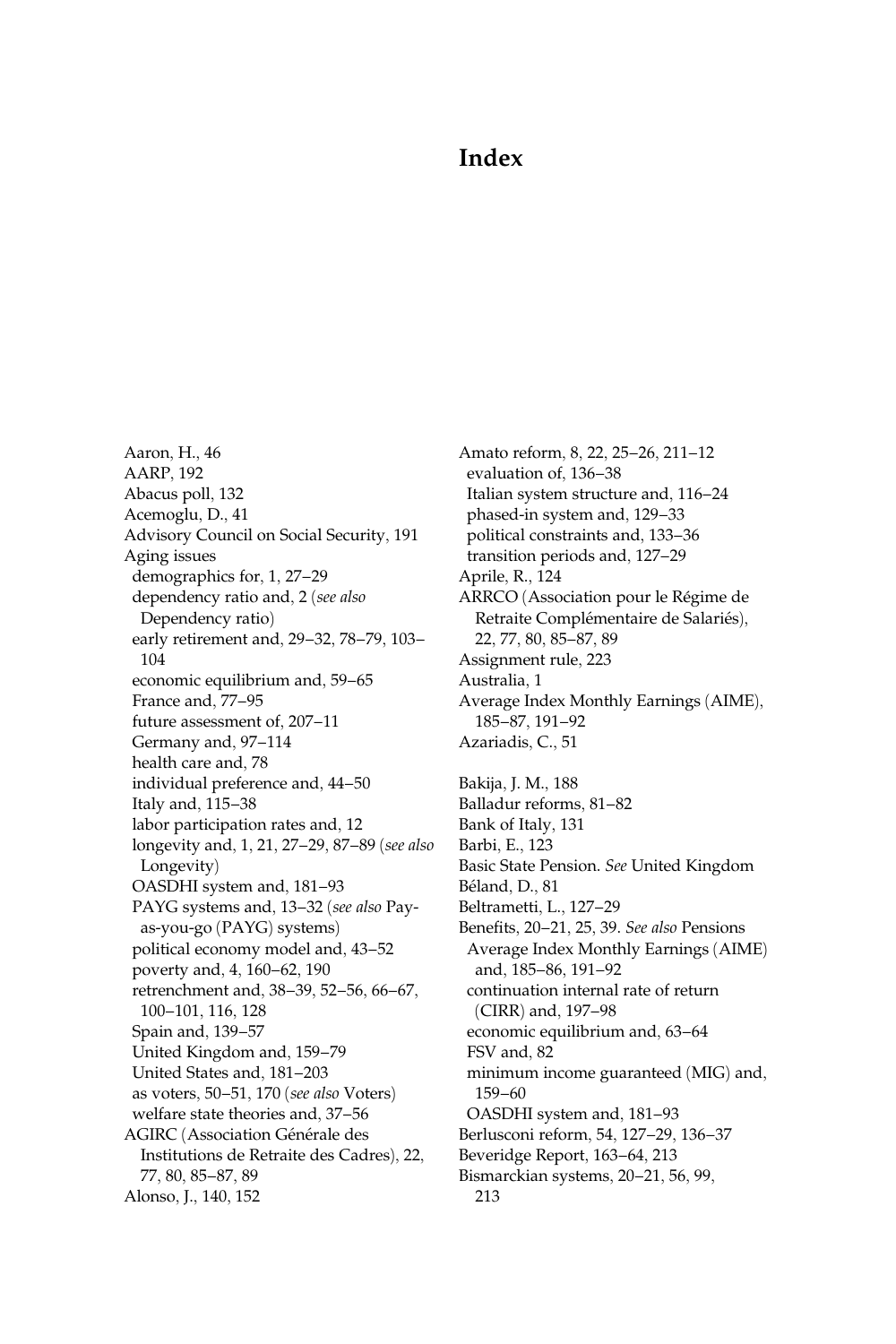Blair, Tony, 8, 162 Blake, D., 165, 167 Blanchet, D., 78, 81, 91 Blöndal, S., 30-31, 44 Boeri, T., 55, 107 Bohn, H., 198, 205 Boldrin, M., 49–50, 51, 140, 152 Bonoli, G., 41–43, 51, 55, 81–82, 164 Borgmann, C., 101 Börsch-Supan, A., 100, 102, 108 Boskin, M. J., 188–89 British Welfare Reform and Pension Act, 212 Browning, E., 46–47 Brugiavini, A., 52, 116, 118, 123 Buffeteau, S., 84 Bush, George W., 8–9, 182, 191–92 Caldwell, S. B., 189 Casamatta, G., 47 Chirac, Jacque, 82 Christian-Democratic Party, 101 Clark, R. L., 188, 193 Clinton, Bill, 42, 191 Cogan, 191 Colin, C., 79 Commission for Sustainability in Financing the German Social Insurance Systems, 102–103 Committee system, 222–23 Conde-Ruiz, J. I., 47, 53, 140, 152, 213 Condorcet cycles, 69 Confédération Francaise Démocratiques des Travailleurs (CFDT), 83 Conservative Party, 160, 163–64 Continuation internal rate of return (CIRR), 197–98 Contracted-out mixed benefit scheme (COHS), 167–68 Contracted-out money-purchase scheme (COMPS), 167–68 Contracted-out salary-related scheme (COSRS), 167–68 Contribution rates economic equilibrium and, 59–65, 90, 93– 95, 174–79 France and, 13, 20, 81–95 future assessment of, 207–11 Germany and, 13, 20, 103–105, 109–14 Italy and, 13, 20, 117–24, 133–38 political economy model and, 43–52 political sustainability and, 65–72

postponing retirement and, 7, 93, 213– 18 reference wage and, 85–86 replacement rate and, 85–86 Spain and, 13, 20, 141–45, 148–53 time horizon and, 46–47 United Kingdom and, 13, 20, 159–68, 171–79 United States and, 13, 20, 181–93, 200– 203 voting models and, 65–76 within-cohort redistribution and, 45, 47– 49 Cooley, T. F., 47, 49, 51, 72, 74 Cost-of-living adjustments (COLAs), 184 Crowding-out effect, 49–50 Cukierman, A., 49 Cutright, P., 41 Daveri, F., 206 Deaton, A., 133, 189 Dependency ratio, 2, 28–29, 75–76 early retirement and, 31–32 France and, 79, 88–89, 92 future assessment of, 206 Germany and, 98–99, 102–107 Italy and, 124–26, 138 Spain and, 145–47 United Kingdom and, 168–70 United States and, 194–95 Diamond, P., 39 Dini reform, 8, 20–22, 25–26, 211–12 evaluation of, 136–38 Italian system structure and, 116–24, 127 phased-in system and, 129–33 political constraints and, 133–36 transition periods and, 127–29 Disability pensions France and, 78 Germany and, 100, 103–104 Italy and, 118 Spain and, 143 United Kingdom and, 160 United States and, 181–82, 184 Disney, R., 20, 44, 49, 206 Dow Jones industrial average, 197 Duval, R., 30 Dynamic inefficiency, 46 Economic issues cost-of-living adjustments (COLAs) and, 184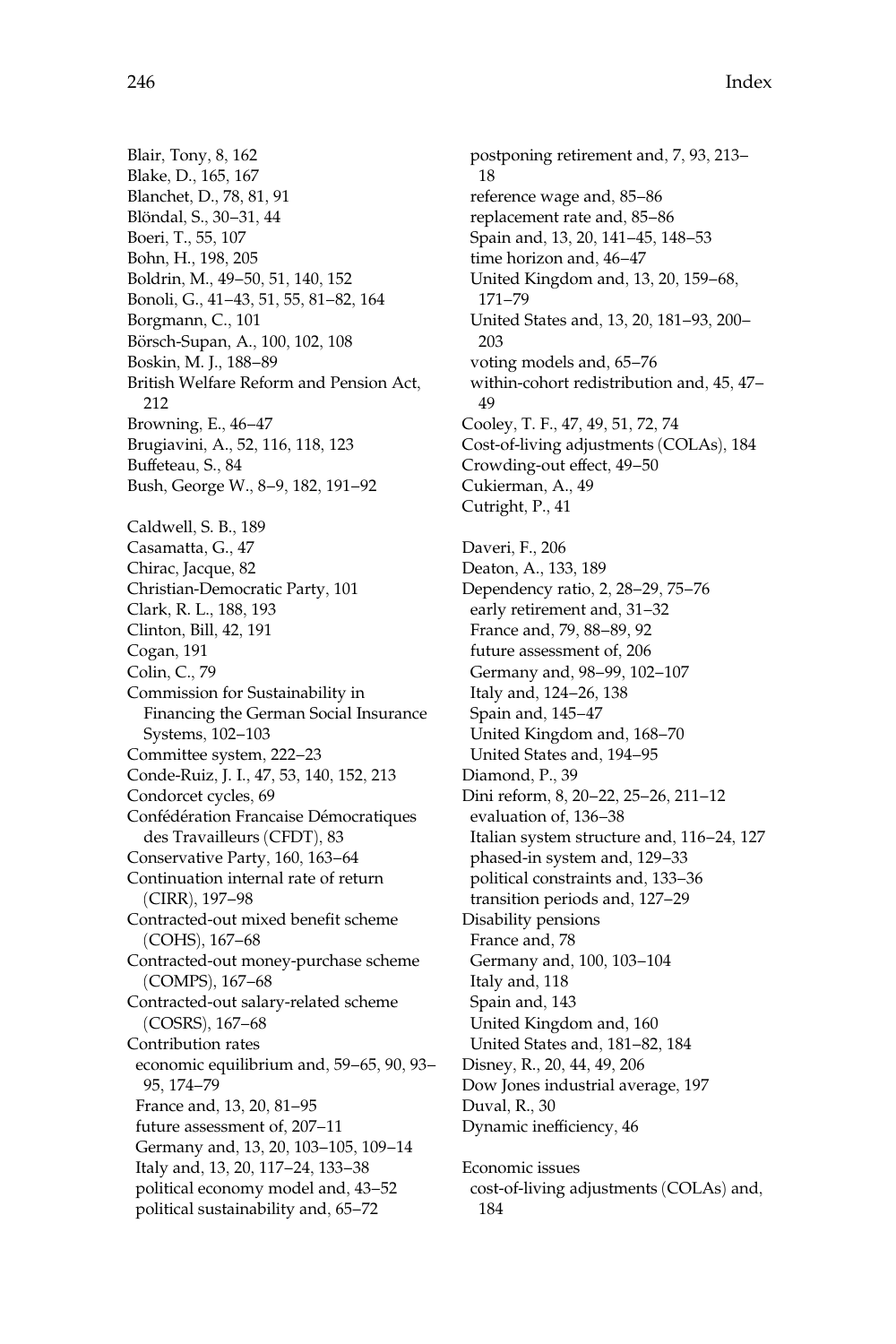efficiency and, 5–6 equilibrium and, 59–65 (see also Equilibrium) future assessment of, 205–11 Great Depression and, 37, 40, 183–84 individual preference and, 44–50 labor strikes and, 52 postponing retirement and, 7, 93, 213–18 research literature on, 4–5 sustainability model and, 221-24 (see also Sustainability) welfare expansion theories and, 37–52 Education Italy and, 73, 133–36 political sustainability and, 60–61, 73–75 Spain and, 73, 157 United Kingdom and, 73, 212–13 United States and, 73, 199 Eligibility, 20–21 France and, 81 Germany and, 99, 103 Italy and, 120–24 postponed retirement and, 7, 93, 213–18 reference wage and, 85–86 replacement rate and, 85–86 Spain and, 143–44 United Kingdom and, 166–68 United States and, 183–85 Emmerson, C., 171 Employee Retirement Income Security Act (ERISA), 184–85, 192–93 Employment. See Labor Enfranchisement, 41 Equilibrium British sustainability and, 174–79 calibration for, 72–76 contribution rates and, 90, 93–95, 174– 79 economic environment and, 59–65, 221– 24 Italian political constraints and, 133–36 Nash, 222 steady state analysis and, 71 subgame perfect structure induced (SPSIE), 70 voting models and, 65–72 Esping-Andersen, G., 41, 84 Europe, 1 individual preference and, 58–59 Maastricht requirements and, 136 policy delegation and, 218–20 sustainability forecasts and, 2–3

European Commission, 7–8, 12, 31, 79, 137 delegating policy to, 218–20 Economic Policy Committee and, 225 German population aging and, 105–108 Household Panel (ECHP), 174, 225 open method of co-ordination and, 218 pay-as-you-go (PAYG) systems and, 218 Stability and Growth Pact and, 219 taxes and, 218–19 welfare theories and, 53 European Monetary Union, 82 Farmers, 77, 80, 139 Feldstein, M., 39, 44, 183, 189 Fertility rates, 1, 27–28 France and, 87 Germany and, 105–106 Italy and, 124 Spain and, 139–40, 145–47 United Kingdom and, 168–69 United States and, 193 Fillon reform, 83–84 France, 4, 6, 8 AGIRC and, 22, 77, 80, 85–87, 89 ARRCO and, 22, 77, 80, 85–87, 89 Balladur and, 81–82 Chirac and, 82 Constitution of, 82 contribution rates and, 13, 20, 81–95 current system of, 80–84 dependency ratio and, 79, 88–89, 92 early retirement and, 31, 78–79 eligibility schemes and, 86–87 fertility rates in, 87 Fillon and, 83–84 FSV and, 82 future assessment of, 77–95, 206–11 General Planning Agency and, 81 health care and, 78 industry agreements and, 77 inflation and, 40 Juppé reform and, 54, 82-83 labor strikes and, 12, 52, 82 longevity and, 28, 79, 83–84, 87–89 male participation rate and, 91 managerial workers and, 86 Mitterand and, 81 mortality rate and, 88 pay-as-you-go (PAYG) systems and, 11, 13, 80, 84–85, 91–92 pension benefits and, 20 political structure in, 42, 89–95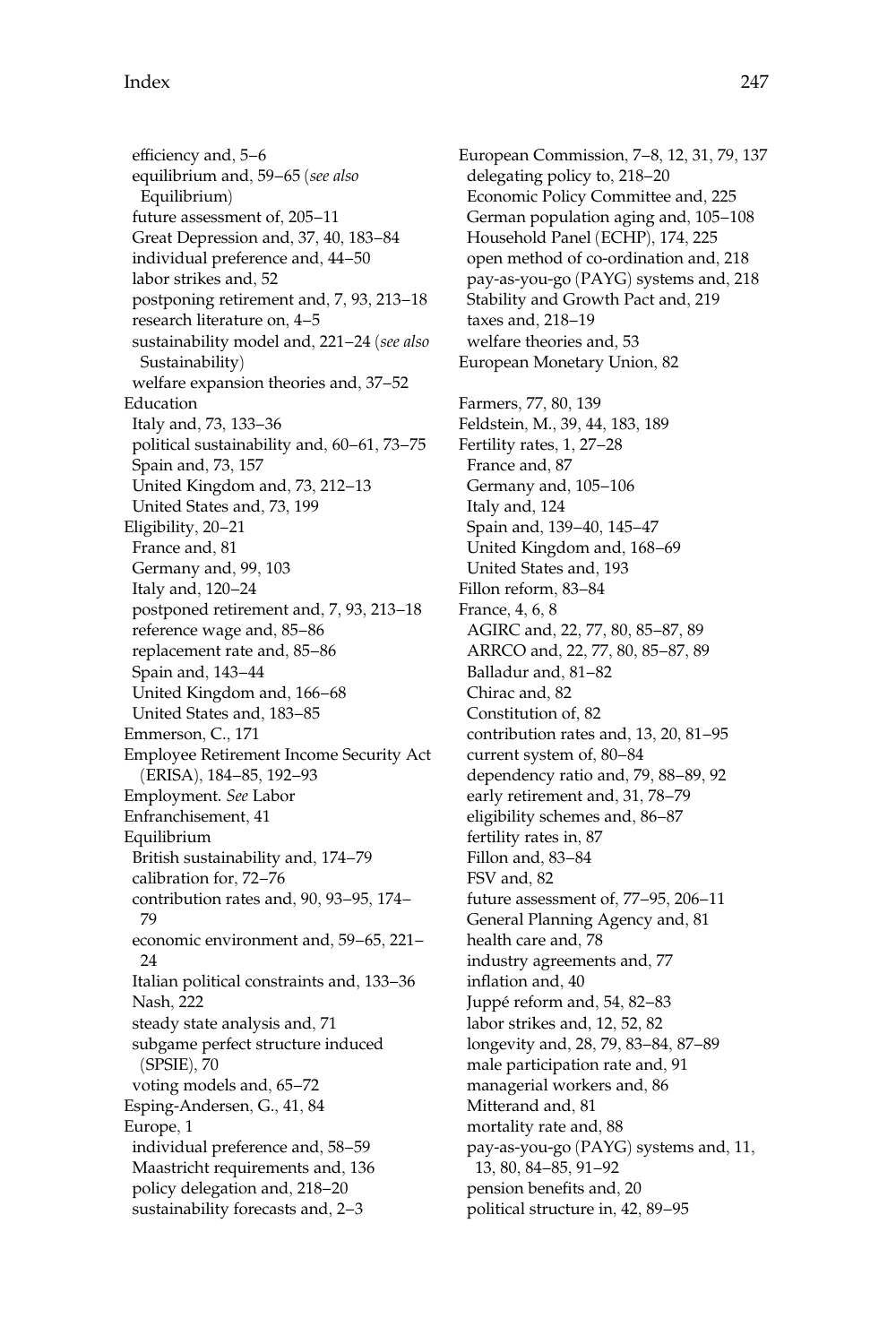France (cont.) postponed retirement and, 214, 217 post–World War II era and, 80 reference wage and, 20, 85–86 reform and, 79, 81–84 régime général and, 77, 80, 84-90 retirement age and, 21 retrenchment and, 55 tax distortions and, 94–95 unions and, 81–84 White Book and, 81 Franco, D., 118, 123 Galasso, V., 43, 47, 51, 53, 68, 197, 222 Game theory. See Voting models General Planning Agency, 81 Germaneness amendment, 223 Germany, 3–4, 6, 8 Bismarck and, 99 Christian-Democratic Party and, 101 Commission for Sustainability in Financing the German Social Insurance Systems and, 102–103 contribution rates and, 13, 20, 103–105, 109–14 dependency ratio and, 98–99, 102–107 disability and, 100, 103–104 early retirement and, 31, 103–104 eligibility and, 99, 103 fertility rates and, 105–106 financial sustainability and, 102–103, 107–109 future assessment of, 206–11 inflation and, 21, 40 Kohl and, 54, 101 labor and, 51, 108–109 longevity and, 27–28, 105–106 monolithic scheme of, 97 mortality rates and, 105–106 pay-as-you-go (PAYG) systems and, 11, 13, 97, 99, 105, 109–10 pension benefits and, 20, 64 political sustainability and, 98–99, 109–14 postponed retirement and, 217 post–World War II era and, 97, 105 reform and, 22, 98, 100–103, 108–14 replacement rate and, 108 retirement and, 21, 37–56 retrenchment and, 55, 100–101 Riester and, 22, 101–103, 109, 114 Rürup and, 102–109, 114 Schroeder and, 101

Social Democratic Party and, 101–102 system structure of, 97–105 taxes and, 101, 105, 113 Giarda, P., 123–24 Godefroy, P., 84 Gokhale, J., 188–89 Gramlich, E. M., 39 Great Depression, 37, 40, 183–84 Green Paper, 164 Gronchi, S., 124 Gross Domestic Product (GDP) measurement, 3, 11, 26, 74 France and, 78, 81, 83, 89–90 Germany and, 107–108 Italy and, 115, 118–24 Spain and, 139, 148 United Kingdom and, 159, 170 United Sates and, 181, 190 Growth, 5–6 crowding out and, 49–50 dynamic inefficiency and, 46 economic determinants and, 44–46 partial time horizon and, 46–47 political economy model and, 43–52 retrenchment and, 38–39, 52–56 Stability and Growth Pact and, 219 within-cohort redistribution and, 47–49 Gruber, J., 12, 30–31, 44, 120 Hammond, P., 50–51 Hannah, L., 164 Health care, 78 Medicaid/Medicare, 184 OASDHI system and, 181–93 Herbertsson, T. T., 78 Herce, J. A., 140, 143, 152 Howe, N., 108 Indexation, 21

Average Index Monthly Earnings (AIME) and, 185–87, 191–92 Dow Jones industrial average and, 197 France and, 81 Italy and, 136 price, 25 Standard and Poor's, 197 Individual preference Advisory Council on Social Security and, 191 crowding out and, 49–50 dynamic inefficiency and, 46 economic determinants and, 44–46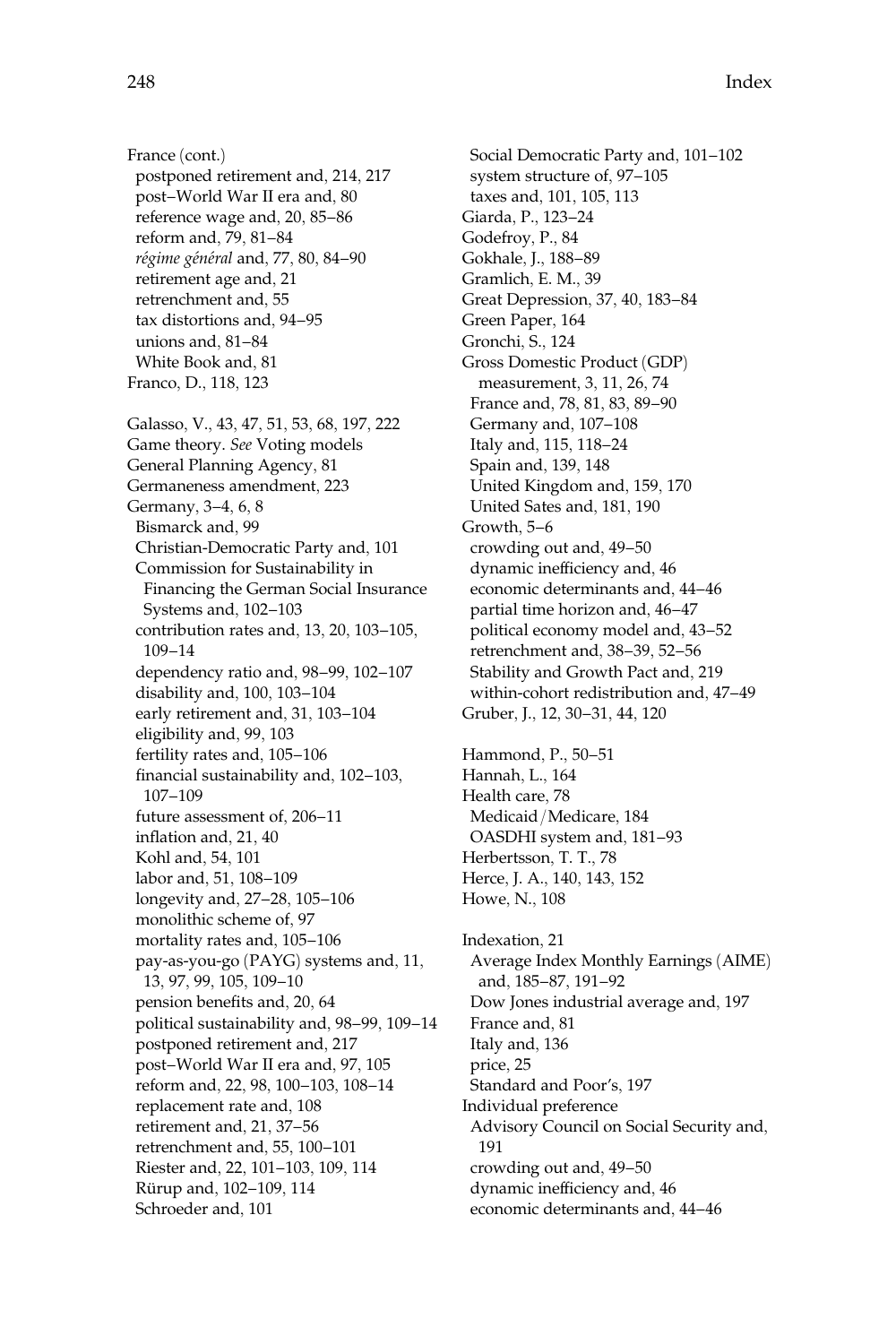economic model for, 221–24 equilibrium and, 59–65 Germany and, 110–12 leisure and, 60–62 partial time horizon and, 46–47 political sustainability and, 65–72 postponing retirement and, 7, 93, 213–18 retrenchment and, 66–67 voting and, 50–51, 57–59, 65–76 within-cohort redistribution and, 47–49 Industrialism, 41 Inflation, 21, 40, 80 Institutions, 57 corporatist view and, 51–52 electoral approach and, 50–51 new institutionalism and, 42 pay-as-you-go (PAYG) systems and, 13– 22 political economy approach and, 50–52 (see also Politics) welfare and, 50–52 Insurance, 13, 40 Germany and, 97–98, 100 Medicaid/Medicare, 184 OASDHI system and, 181–93 Primary Insurance Amount (PIA) and, 185–87, 200 United Kingdom and, 163, 167 widow/widower, 186 Interest group models, 52 Italian National Institute of Statistics (ISTAT), 124, 126 Italy, 2, 4, 6–7, 206 aging in, 124–26 Amato reform and, 8, 22, 25–26, 116–24, 127–38, 211–12 Bank of Italy Survey on Consumption and Wealth and, 131 Berlusconi reform and, 54, 127–29, 136– 37 Budgetary Law and, 121 constraints and, 133–36 contribution rates and, 13, 20, 117–24, 133–38 dependency ratio and, 124–26, 138 Dini reform, 8, 20–22, 25–26, 116–24, 127–38, 211–12 disability and, 118 early retirement and, 31 education and, 73, 133–36 eligibility and, 120–24 fertility rates and, 124

Fondo pensione lavoratori dipendenti (FPLD) scheme and, 115, 119, 133 future assessment of, 206–11 indexation and, 136 inflation and, 40 labor and, 12, 51, 115–24, 127–38 longevity and, 27–28, 124–27, 132–33, 137 Maastricht requirements and, 136 mortality rates and, 124–25 National Institute for Social Security (INPS) and, 115 National Institute for the Social Security of the Public Employees (INPDAP) and, 115 pay-as-you-go (PAYG) systems and, 11, 13, 115, 118 pension benefits and, 20, 21, 64, 115–18 phased-in system and, 129–33 political sustainability and, 126–38 postponed retirement and, 214, 217 post-World War II era and, 118 Prodi reform and, 123 retirement age and, 21 retrenchment and, 55, 116, 128 system structure of, 115–20 taxes and, 119–20 transition periods and, 120–29 trattamento di fine rapporto (TFR) scheme and, 115, 120 Jackson, R., 108 Japan, 1, 31 Jimeno, J. F., 140 Jiminez, S., 140, 152 Johnson, P., 171 Juppé reform, 54, 82–83 Jurisdictions, 222–23 Kohl reform, 54, 101 Kotlikoff, L. J., 188–89 Labor, 1–2, 6–7. See also Pensions AGIRC and, 22, 77, 80, 85–87, 89 ARRCO and, 22, 77, 80, 85–87, 89 Average Index Monthly Earnings (AIME) and, 185–87, 191–92 contribution rates and, 13, 20, 81–95 (see also Contribution rates) corporatist view and, 51–52

cost-of-living adjustments (COLAs) and,

crowding out and, 49–50

184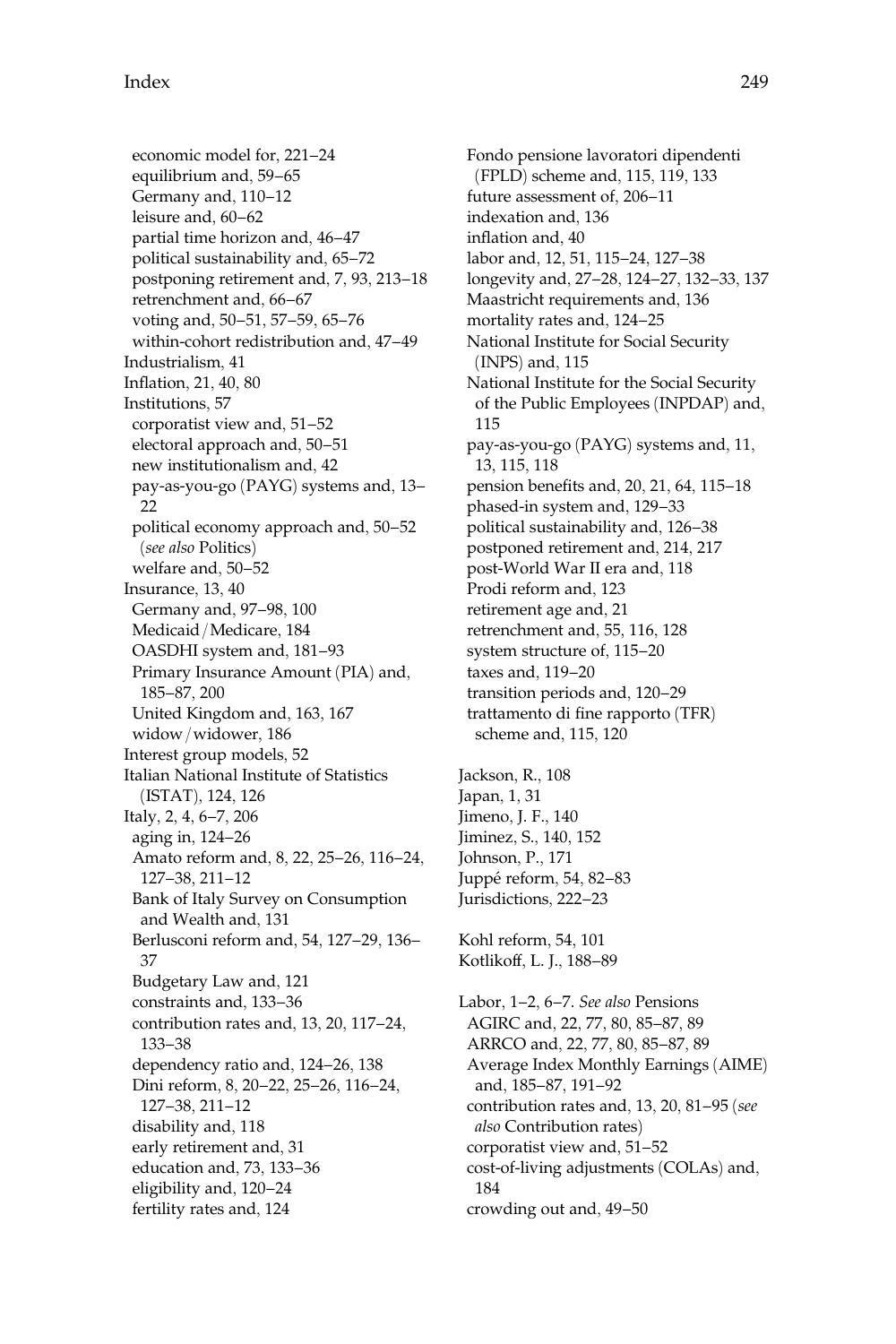250 Index

Labor (cont.) early retirement and, 29–32, 78–79, 103– 104 economic equilibrium and, 59–65 efficiency and, 61–63, 73–74 elderly participation rates in, 12 Employee Retirement Income Security Act (ERISA) and, 184–85, 192–93 factor prices and, 64–65 France and, 12, 52, 82 future assessment of, 205–11 Germany and, 51, 108–109 individual preference and, 44–50 Italy and, 12, 51, 115–24, 127–38 migration and, 168 model calibration for, 72–76 OASDHI system and, 181–93 Old Age Pension System and, 183–84 participation rates and, 91 PAYG systems and, 11–35 (see also Payas-you-go (PAYG) systems) personal retirement accounts and, 192–93 political economy approach to, 42–52 political sustainability and, 65–72 reference wage and, 20 retrenchment and, 38–39, 52–56 seniority bias and, 52 Social Democratic Party and, 101 Spain and, 51, 139, 141–45, 148–52 strikes and, 12, 52, 82 technology and, 62–63 unions and, 38, 40–42, 51–54, 81–84, 142 United Kingdom and, 12, 159–68, 171–74 United States and, 12, 181–90 veto players and, 51–52 Labour Party, 55, 164 Latulippe, D., 30 Legendre, D., 77 Legros, F., 79, 81 Leisure, 59–65 Liebman, J. B., 39, 44, 183, 189 Life expectancy. See Longevity Lijphart, A., 54 Lindbeck, A., 192 Lobbying, 40, 52–54 Longevity, 1, 21 demographic trends and, 27–29 early retirement and, 79 France and, 28, 79, 83–84, 87–89 future expectations of, 205–207 gender and, 87–88, 146 Germany and, 27–28, 105–106

Italy and, 27–28, 124–27, 132–33, 137 Spain and, 27–28, 139–40, 145–47 United Kingdom and, 28, 168–69 United States and, 28, 193–96 Lower earning limit (LEL), 166, 171–72 Mahieu, R., 79 Markets, 6–7, 108–109, 181–82 Dow Jones industrial average and, 197 economic equilibrium and, 59–65 factor prices and, 64–65 future assessment of, 206–11 inflation and, 40 model calibration for, 72–76 personal retirement accounts and, 192–93 political sustainability and, 65–72 Standard and Poor composite index and, 197 welfare expansion theories and, 37–52 Math, A., 81 Medicaid, 184 Medicare, 184 Meltzer, A., 49 Miners, 80 Miron, J. A., 184 Mitchell, 191 Mitterand, Francois, 81 Mortality rates, 1, 75–76 France and, 88 Germany, and, 105–106 Italy and, 124–25 Spain and, 146–47 United Kingdom and, 168 United States and, 193 Mulligan, C. B., 33, 43, 52 Myles, J., 41, 55 Nash equilibrium, 222 Natali, D., 81–82, 84, 102 National Insurance Act, 163 National Insurance Contributions, 167–68 NBC, 192 Netherlands, 8, 31, 220 New Zealand, 1

Occupational Pension Regulatory Authority, 165 Old age, survival, disability, and health insurance (OASDHI) system. See United States Old Age Pension System, 183–84 Ordershook, P. C., 69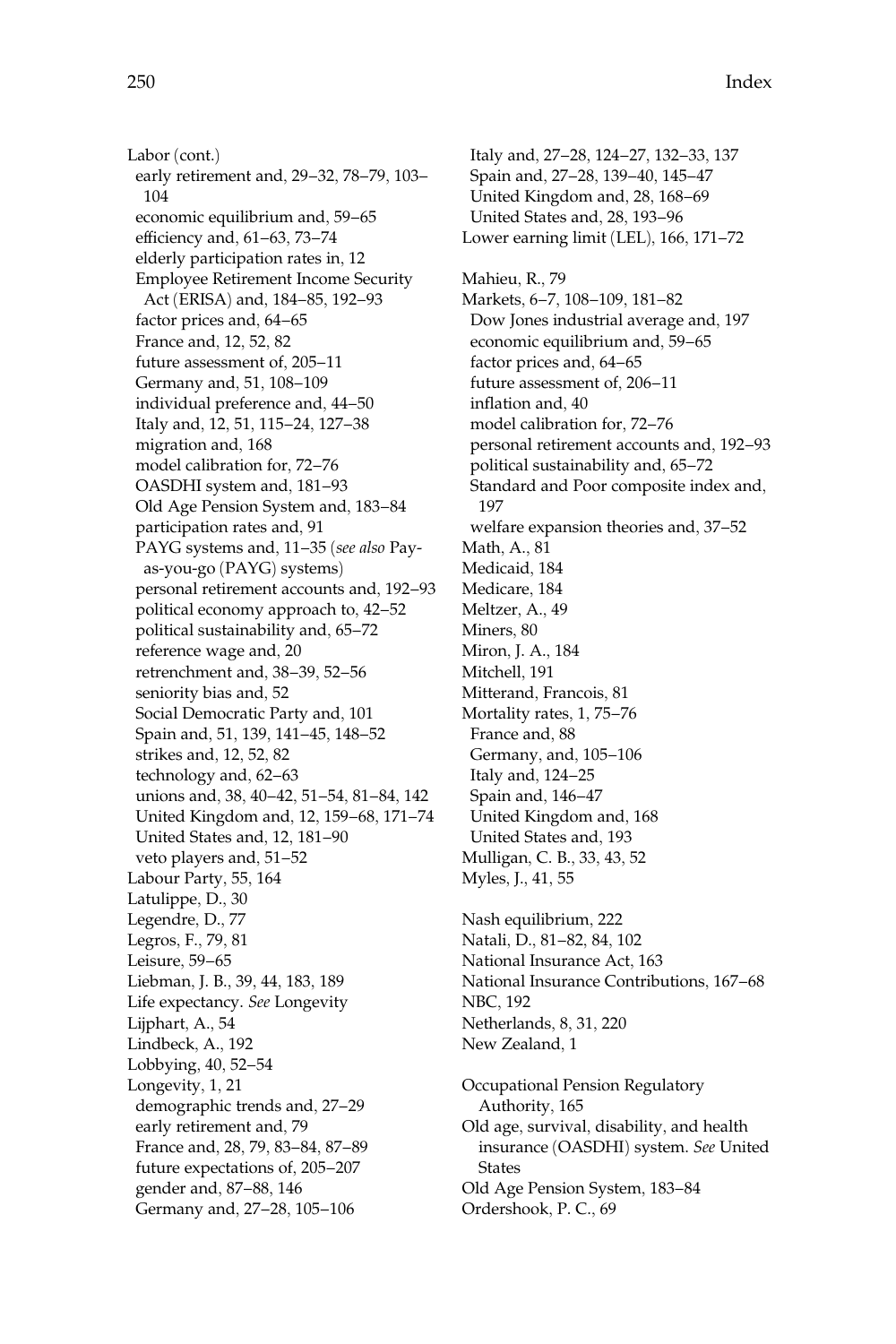Organization for Economic Cooperation and Development (OECD) data, 2, 8, 12, 53, 67, 225 early retirement effects and, 39–42 France and, 79 future assessment of, 206–11 Germany and, 97, 107–14 Italy and, 137 longevity demographics and, 27–29 postponed retirement and, 217 recent reforms and, 22–26 Spain and, 139–40, 145 sustainability predictions and, 26–27 United Kingdom and, 159 United States and, 181, 193–95 Orszag, J. M., 78 Pacto de Toledo, 8, 140–42, 152–53 Pactos de la Moncloa, 142 Paternalism, 37–40 Paxson, C., 133, 189 Pay-as-you-go (PAYG) systems, 2, 5, 12 aging electorate and, 33–35 Bismarckian, 20–21, 56, 213 comparative analysis of, 13–32 contribution rates and, 13–20 demographic trends and, 27–29 dependency ratio and, 28–29 dynamic inefficiency and, 46 early retirement and, 29–32 European Commission and, 218 France and, 11, 13, 80, 84–85, 91–92 Germany and, 11, 13, 97, 99, 105, 109–10 individual preference and, 44–45 institutional characteristics and, 13–22 Italy and, 11, 13, 115, 118 labor market trends and, 29–32 longevity effects and, 27–29 lump-sum collection and, 44–45 official projections for, 26–27 pension benefits and, 11, 13, 20–21 political representation and, 33–35 reform and, 11–12, 20–26 retirement age and, 11, 21–22 retrenchment and, 52–53 Spain and, 11, 13, 139, 142 tier systems and, 20–21, 25 United Kingdom and, 11, 13 United States and, 11, 13, 184 welfare expansion theories and, 39–43 Pelé, L.-P., 77-78, 91 Pension Act of 1995 (United Kingdom), 165

Pension Policy Institute (PPI), 160, 170 Pension Reform Act (Riester reform), 22 Pensions, 4–7 AGIRC and, 22, 77, 80, 85–87, 89 ARRCO and, 22, 77, 80, 85–87, 89 Average Index Monthly Earnings (AIME) and, 185–86, 191–92 budget constraints and, 48–49 complementary schemes and, 22 continuation internal rate of return (CIRR) and, 197–98 contribution rates and, 13, 20 (see also Contribution rates) current relative value and, 103–104 disability, 78, 100, 103–104, 118, 143, 160, 181–82, 184 dynamic inefficiency and, 46 early retirement and, 78–79 economic equilibrium and, 59–65 eligibility and, 20–21 European Commission and, 218–20 France and, 77–95 Germany and, 97–114 indexation of, 21, 25, 81 individual preference and, 44–50 inflation and, 21 Italy and, 115–38 Old Age Pension System and, 183–84 paternalism and, 39–40 pay-as-you-go (PAYG) systems and, 11, 13, 20–21 political economy approach to, 42–52 political sustainability and, 65–72 postponed retirement and, 7, 93, 209–18 reference wage and, 20, 85–86 reform and, 2–3, 8–9, 22–26, 55, 81–84, 212–13 (see also Reform) replacement rate and, 85–86 retrenchment and, 38–39, 52–56 Spain and, 139–57 spending limitation and, 3 survivor, 103, 143, 181–82 sustainability projections and, 26–27 system design and, 12 tier systems and, 20–21 time horizon and, 46–47 United Kingdom and, 159–79 United States and, 181–203 welfare state theories and, 37–56 White Book and, 81 within-cohort redistribution and, 43, 45, 47–49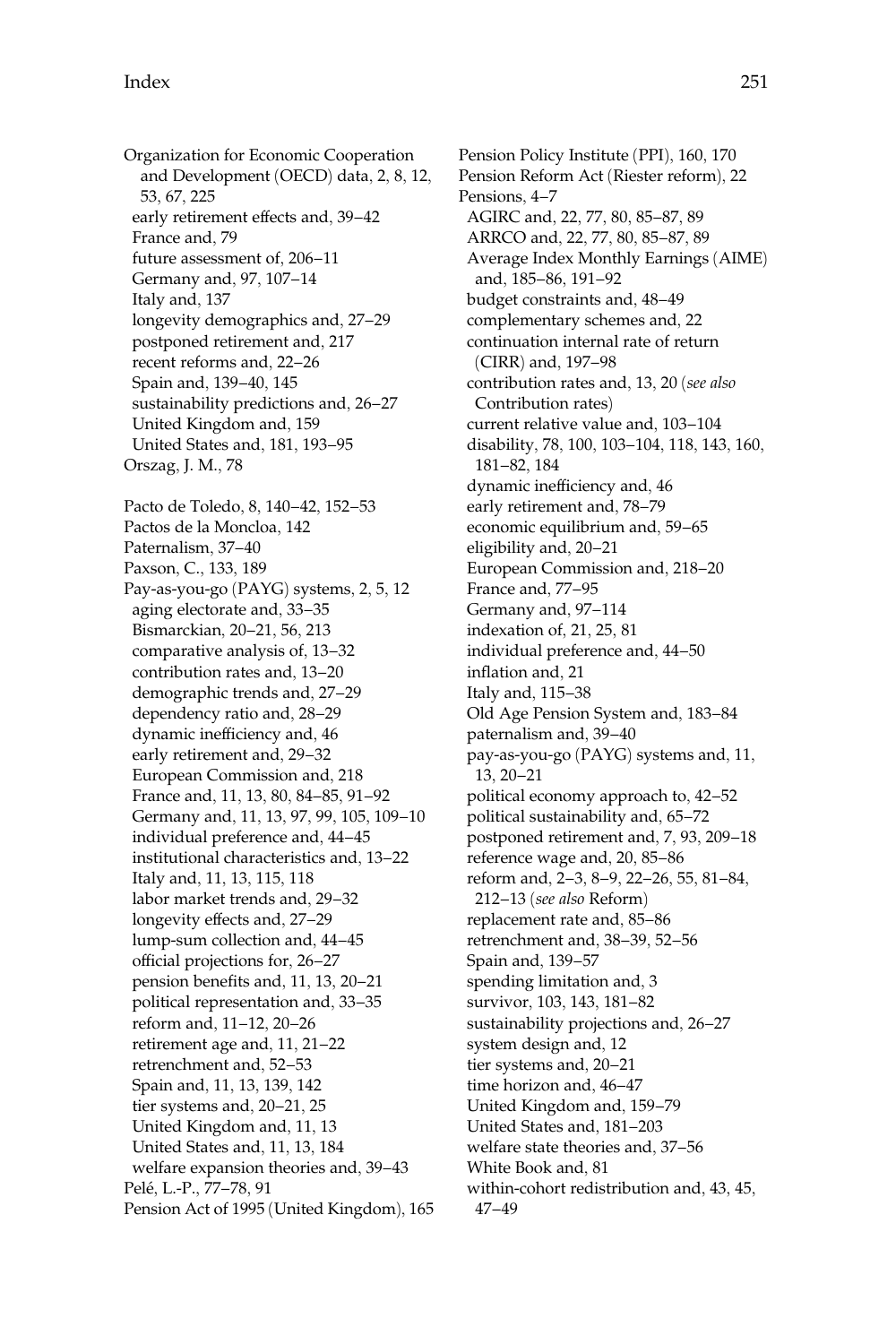Peracchi, F., 123–24 Personal retirement accounts, 192–93 Persson, M., 192 Persson, T., 47–48 Phased-in system, 129–33 Pierson, P., 39, 41, 53, 55–56, 66–67, 185 Policy, 5, 9, 212–13 Employee Retirement Income Security Act (ERISA) and, 184–85, 192–93 European Commission and, 7–8, 218–20, 225 France and, 89–95 Germany and, 98–99, 109–14 Italy and, 126–38 methodological assessment of, 72–76 National Insurance Act and, 163 new institutionalism and, 42 Old Age Pension System and, 183–84 paternalism and, 37–40 reform and, 2–3, 7–8 (see also Reform) retrenchment and, 38–39, 52–56, 66–67 Social Security Amendments and, 184–85 Spain and, 154–57 Stability and Growth Pact and, 219 United Kingdom and, 162, 174–79 United States and, 196–203 Political economy approach corporatist view and, 51–52 crowding out and, 49–50 dynamic inefficiency and, 46 economic determinants and, 44–46 electorate and, 50–52 institutions and, 50–52 partial time horizon and, 46–47 voting models and, 50–51 within-cohort redistribution and, 45, 47– 49 **Politics** accountability and, 5–6, 219–20 assessing sustainability and, 57–76 British sustainability and, 162, 174–79 campaign contributions and, 40 Christian-Democratic Party and, 101 Conservative Party and, 160, 163–64 corporatist view and, 51–52 economic model for, 221–24 electoral approach and, 50–51 enfranchisement and, 41 equilibrium and, 65–72 European Commission and, 218–20 (see also European Commission)

executive power and, 42

French structure and, 42, 81–84 future assessment of, 205–11 German sustainability and, 109–14 individual preference and, 57–59 institutions and, 50–52 Italian sustainability and, 126–38 labor strikes and, 52 Labour Party and, 164 left power resource and, 41–42 lobbying and, 40, 52–54 new institutionalism and, 42 postponed retirement and, 213–18 quantitative assessment of, 3–4 research literature on, 4–5 retrenchment and, 52–56, 66–67 Social Democratic Party and, 101 Socialist Party and, 142 Spanish sustainability and, 154–57 Tories and, 55 unions and, 40 UK sustainability and, 162, 174–79 US sustainability and, 42, 196–203 veto players and, 41–42, 51–52 voting models and, 33–35, 50–51, 65–76 (see also Voters) welfare expansion theories and, 40–52 Post-World War II era, 5, 11, 37 France and, 80 Germany and, 97, 105 inflation and, 40 Italy and, 118 left power resource and, 41–42 United Kingdom and, 163 Poverty, 4, 160–62, 190 Prescott, 72, 74 Price indexation, 25 Primary Insurance Amount (PIA), 185–87, 200 Primary Threshold, 13, 166–67 Prodi reform, 123 Productivity, 1, 5–6. See also Labor calibration of, 72–76 early retirement and, 29–32 endogenous time dedicated to, 74 factor prices and, 64–65 postponed retirement and, 7, 93, 213– 18 retrenchment and, 38–39, 52–56 technology and, 62–63 Profeta, P., 33, 43, 68, 213 Quadagno, J., 55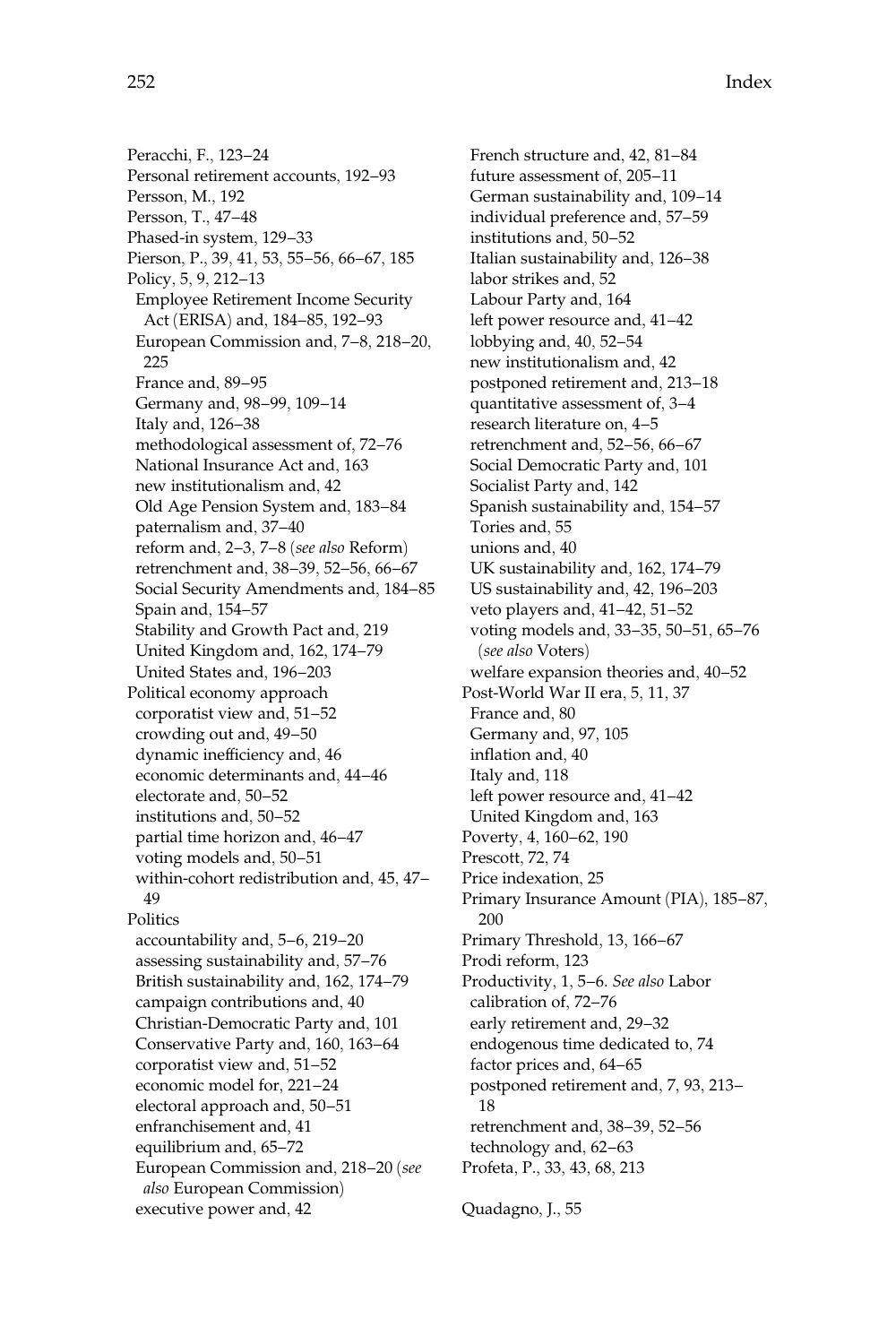Reagan, Ronald, 54 Redistribution, 151–52. See also Pensions Average Index Monthly Earnings (AIME) and, 185–87, 191–92 crowding out and, 49–50 economic equilibrium and, 59–65 future assessment of, 207–11 political sustainability and, 65–72 reform and, 211–13 retrenchment and, 38–39, 52–56 within-cohort, 45, 47–49, 141–42, 206 Reference wage, 20 Reform, 2–3, 7 Advisory Council on Social Security and, 191 Amato, 8, 22, 25–26, 116–24, 127–38, 211–12 Balladur, 81–82 Berlusconi, 54, 127–29, 136–37 Bush, 191–92 Clinton, 191 constraints and, 133–36 Dini, 8, 20–22, 25–26, 116–24, 127–38, 211–12 Fillon, 83–84 France and, 79, 81–84 Germany and, 22, 98, 100–103, 108–14 Green Paper and, 164 Italy and, 54, 116–38 Juppé, 54, 82-83 Kohl, 54, 101 pay-as-you-go (PAYG) systems and, 12, 20–26 Pension Reform Act and, 22 phased-in system and, 129–33 political sustainability and, 109–14 price indexation and, 25 Prodi, 123 redistribution and, 211–13 retrenchment and, 38–39, 52–56 Riester, 22, 101–103, 109–14 Rürup, 102-14 Schroeder, 101 Social Security Act of 1986 and, 55 Spain and, 139–40, 148, 152–57, 213 sustainability projections and, 26–27 Thatcher, 160–61 transition periods and, 127–29 United Kingdom and, 160–61 United States and, 42, 191–93 ''Reform of Social Security'' (Green Paper), 164

Replacement rates contribution rates and, 85–86 future assessment of, 207–11 Germany and, 108 Spain and, 144, 149, 156–57 Retirement. See also Pensions age of, 21–22 AGIRC and, 22, 77, 80, 85–87, 89 ARRCO and, 22, 77, 80, 85–87, 89 Average Index Monthly Earnings (AIME) and, 185–87, 191–92 dependency ratio and, 28–29 early, 29–32, 78–79, 103–104 economic equilibrium and, 59–65 Employee Retirement Income Security Act (ERISA) and, 184–85, 192–93 longevity and, 79 OASDHI system and, 181–93 pay-as-you-go (PAYG) systems and, 11 personal retirement accounts and, 192– 93 postponing of, 7, 93, 209–18 Primary Insurance Amount (PIA) and, 185–87 Retirement Confidence Survey and, 202– 203 retrenchment and, 38–39, 52–56 survival probabilities and, 6 welfare state theories and, 37–56 Retirement Confidence Survey, 202–203 Retrenchment electoral costs and, 54–55 Germany and, 100–101 Italy and, 116, 128 policy and, 38–39, 52–56 political sustainability and, 66–67 reform cost and, 54 unions and, 53–54 Rhodes, M., 81–82, 84, 102 Riester reform, 22 German system structure and, 101– 103 political sustainability and, 109–14 Risk aversion, 60, 74–75 Robinson, J., 41 Roosevelt, Franklin D., 183–84 Rossi, N., 124 Rürup reform, 21 German system structure and, 102–105, 107–108 political sustainability and, 109–14 Rustichini, A., 49–51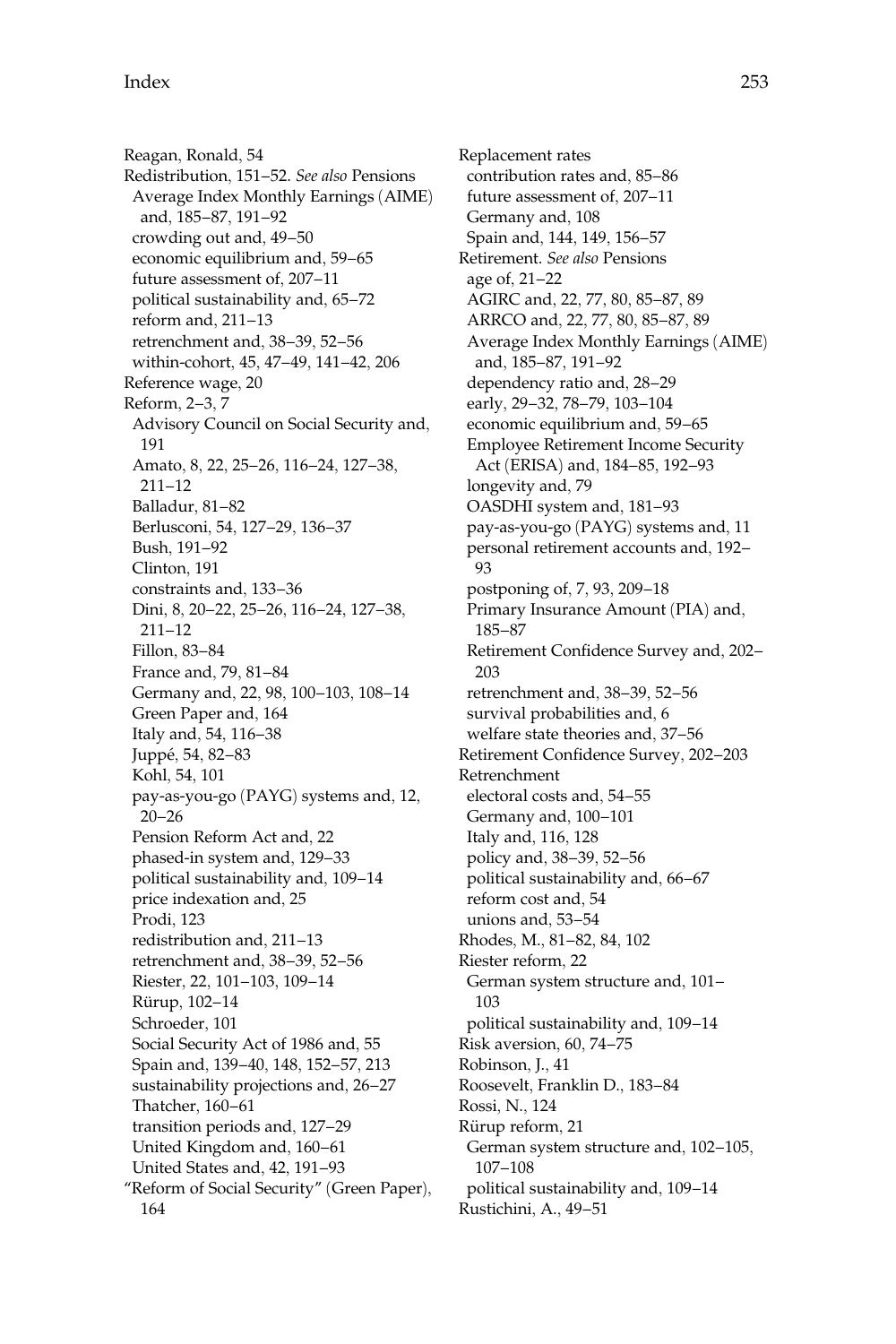Sala-i-Martin, X., 33, 43, 52 Samuelson, P. A., 46 Sanchez, A., 140, 152 Savings, 1 future assessment of, 205–206 political economy approach to, 42–52 welfare expansion theories and, 37–52 Scarpetta, S., 30–31, 44 Schnabel, R., 100 Schroeder, Gerhard, 101 Secondary Threshold, 20, 166–67 Shepsle, K. A., 69–70, 214, 222–23 Sinn, H. W., 109 Sjoblom, K., 51 Smith, J., 189 Soares, J., 47, 49, 51 Social Democratic Party, 101–102 Socialist Party, 142 Social security Advisory Council on Social Security and, 191 contribution rates and, 13, 20 cross-country diversity and, 39 crowding out and, 49–50 dynamic inefficiency and, 46 early retirement effects and, 39–42 economic equilibrium and, 59–65 France and, 77–95 future assessment of, 205–207 Germany and, 97–14 individual preference and, 44–50 Italy and, 115–38 OASDHI system and, 181–93 partial time horizon and, 46–47 PAYG systems and, 2, 5, 13–35 (see also Pay-as-you-go (PAYG) systems) personal retirement accounts and, 192 political economy approach to, 42–52 politics and, 40–52 (see also Politics) postponed retirement and, 7, 93, 213–18 retrenchment and, 38–39, 52–56 solvency and, 2 Spain and, 139–57 survival probabilities and, 6 sustainability and, 2–3, 26–27, 57–76, 207–11 (see also Sustainability) system design and, 5, 12 United Kingdom and, 159–79 United States and, 181–203 welfare state theories and, 37–56 within-cohort redistribution and, 45, 47– 49, 141–42, 206

Social Security Act of 1986, 55, 160, 164– 65, 168 Social Security Administration, 181 Social Security Amendment Act, 184 Spain, 2, 4, 6–8 contribution rates and, 13, 20, 141–45, 148–53 dependency ratio and, 145–47 disability and, 143 early retirement and, 30 education and, 73, 157 eligibility and, 143–44 Encuesta de Poblacion Activa (EPA) and, 152 fertility rates and, 139–40, 145–47 financial sustainability and, 139–41, 147– 48 future assessment of, 206–11 Instituto Nacional de la Seguridad Social and, 142 labor and, 51, 139, 141–45, 148–52 longevity and, 27–28, 139–40, 145–47 maximum benefits and, 144–45, 148–52, 156 mortality rate and, 146–47 Pacto de Toledo and, 8, 140–42, 152–53 Pactos de la Moncloa and, 142 pay-as-you-go (PAYG) systems and, 11, 13, 139, 142 pension benefits and, 20 political sustainability and, 154–57 postponed retirement and, 218 reference wage and, 20 reform and, 139–40, 148, 152–57, 213 Régimen de Clases Pasivas and, 142 Régimenes Especiales and, 139, 142-43 Régimen General and, 139, 142–43, 148–49 replacement rates and, 144, 149, 156–57 Retiro Obrero Obligatorio and, 141–42 Socialist Party and, 142 system structure of, 141–45, 148–52 taxes and, 145 voters and, 35, 147, 154–57 within-cohort redistribution and, 141–42 Spanish Active Population Survey, 152 Stability and Growth Pact, 219 Standard and Poor's composite index, 197 State Earnings Relation Pension Scheme (SERPS). See United Kingdom State second pension (S2P), 8, 20–21. See also United Kingdom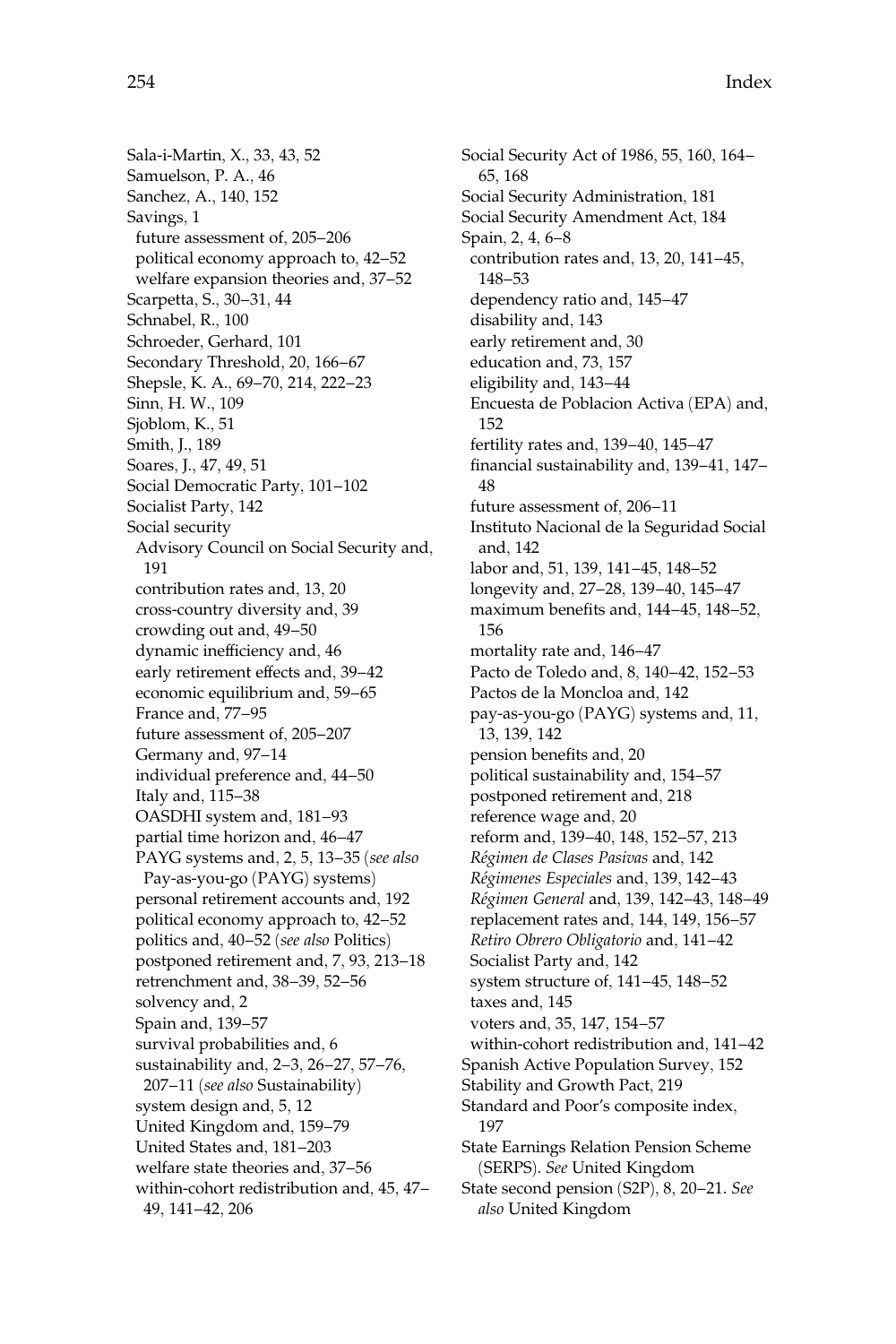Steady state analysis, 71 Steuerle, C. E., 188 Stock market, 192 Subgame perfect structure induced equilibrium (SPSIE), 70 Sustainability, 2–6 continuation internal rate of return (CIRR) and, 197–98 economic environment and, 59–65 economic model for, 221–24 equilibrium and, 64–65 France and, 89–95 future assessment of, 205–11 Germany and, 98–99, 102–103, 107–14 Italy and, 115–38 official projections for, 26–27 political, 65–72 (see also Politics) quantitative assessment and, 57–76 retrenchment and, 52–56 Spain and, 154–57 system size and, 68–69 technology and, 62–63 transition periods and, 120–29 United Kingdom and, 170–79 United States and, 196–203 voting models and, 65–76 welfare expansion theories and, 37–52 Sweden, 31 Tabellini, G., 48, 206 Taxes Amato reform and, 22, 25 Fillon and, 83–84 France and, 83–84, 94–95 Germany and, 101, 105, 113 Italy and, 22, 25, 119–20 political economy model and, 46 price indexation and, 25 Spain and, 145 United Kingdom and, 159–60, 163–67, 171–79 United States and, 13, 185, 192 value-added, 101 Technology, 62–63 Thatcher, Margaret, 55, 160–61 Tier systems, 20–21, 25 Time horizons, 46–47 Tories, 55 Uebelmesser, S., 109 United Kingdom, 3–7, 20–21, 26, 153, 183, 192

Basic State Pension (BSP) and, 48, 159–60, 164–66, 171–79 Beveridge Report and, 163–64, 213 Blair and, 8, 162 Conservative Party and, 160, 163–64 contracted-out mixed-benefit scheme (COHS) and, 167–68 contracted-out money-purchase scheme (COMPS) and, 167–68 contracted-out salary-related scheme (COSRS) and, 167–68 contribution rates and, 13, 20, 159–68, 171–79 defined benefits contributions and, 162, 165, 167–68 early retirement and, 30 education and, 73, 212–13 eligibility and, 166–68 fertility rates and, 168–69 financial sustainability and, 161, 170–74 future assessment of, 206–11 Green Paper and, 164 guaranteed minimum pension (GMP) and, 164–65 labor and, 12, 159–68, 171–74 Labour Party and, 164 longevity and, 28, 168–69 lower earning limit (LEL) and, 166, 171– 72 migration and, 168 minimum income guaranteed (MIG) and, 159–60 mortality rate and, 168 National Insurance Act and, 163 National Insurance Contributions (NICs) and, 167–68 Occupational Pension Regulatory Authority and, 165 pay-as-you-go (PAYG) systems and, 11, 13 Pension Act and, 25 Pension Policy Institute (PPI) and, 160, 170 political sustainability and, 162, 174–79 postponed retirement and, 217–18 post-World War II era and, 163 poverty and, 160–62 Primary Threshold (PT) and, 166–67 redistributive system of, 20–21 reform and, 160–61 retirement age and, 21 retrenchment and, 55–56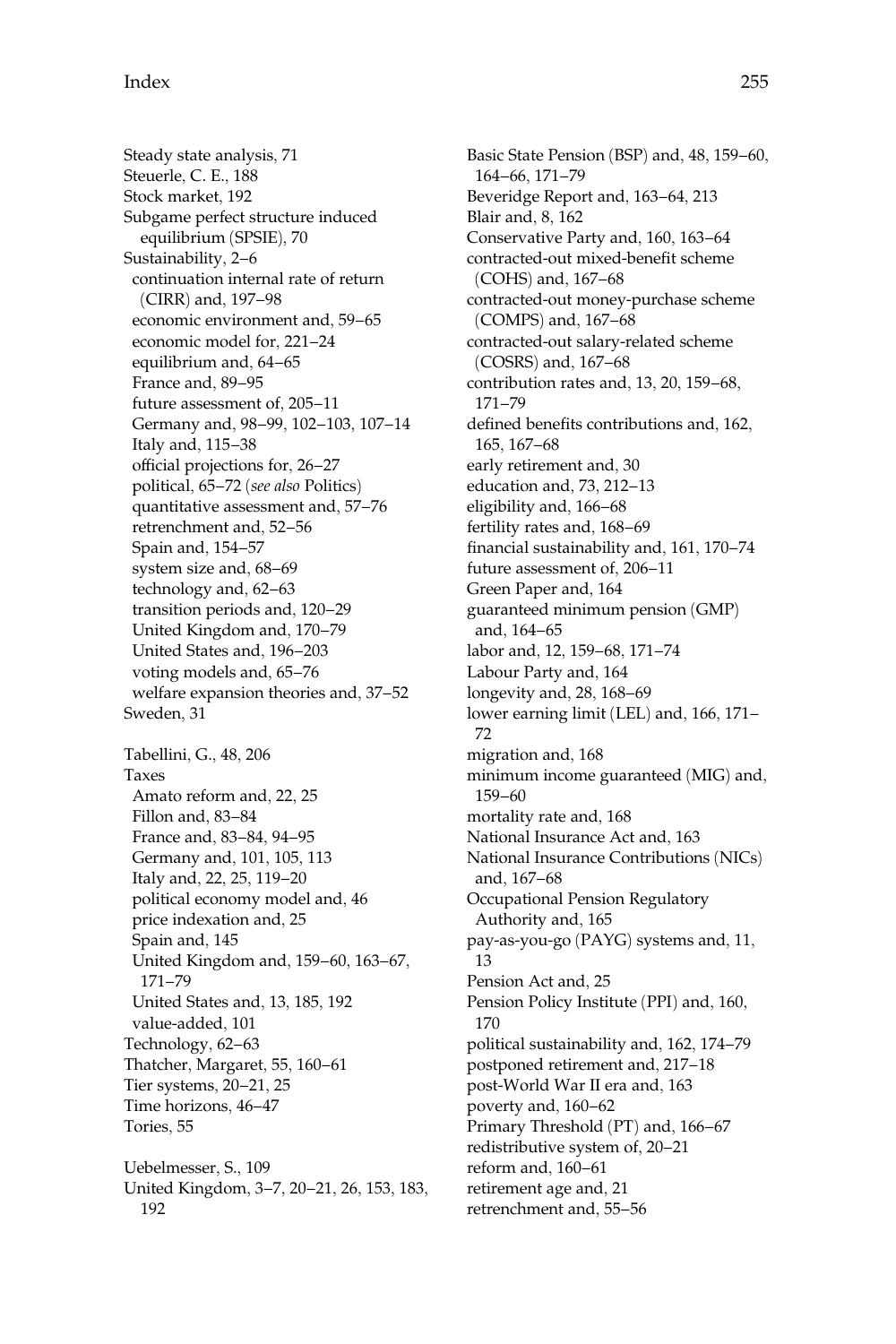United Kingdom (cont.) scandals in, 165 Secondary Threshold (ST) and, 166–67 Social Security Act of 1986 and, 55, 160, 164–65, 168 State Earnings Related Pension Scheme (SERPS) and, 8, 20–21, 159–60, 163–67, 171–79, 212–13 State Second Pension (S2P) and, 159–60, 163–66, 171–79, 212, 212–13 system structure of, 159–68, 171–74 Thatcher and, 55, 160–61 tier systems and, 20–21, 25 upper earning limit (UEL) and, 166, 171– 72, 174–75 voters and, 35, 170 Welfare Reform and Pension Act and, 212 United Nations, 1 United States, 4, 47, 211 Advisory Council on Social Security and, 191 Average Index Monthly Earnings (AIME) and, 185–87, 191–92 Bureau of Labor Statistics and, 225 Bush and, 8–9, 182, 191–92 Census data and, 199 Clinton and, 42, 191 Congress and, 42, 184, 186–87 continuation internal rate of return (CIRR) and, 197–98 contribution rates and, 13, 20, 181–93, 200–203 cost-of-living adjustments (COLAs) and, 184 dependency ratio and, 194–95 disability and, 181–82, 184 early retirement and, 30–31 education and, 73, 199 Employee Retirement Income Security Act (ERISA) and, 184–85, 192–93 future assessment of, 206–11 Great Depression and, 37, 40, 183–84 health care and, 181–82, 184 individual accounts and, 191 labor and, 12, 181–90 longevity and, 28, 193–96 Medicare/Medicaid and, 184 mortality rates and, 193 OASDHI benefits and, 181–93 Old Age Pension System and, 183–84 pay-as-you-go (PAYG) systems and, 11, 13, 184

pension spending and, 27 personal retirement accounts and, 192– 93 political sustainability and, 196–203 postponed retirement and, 217 poverty and, 190 Primary Insurance Amount (PIA) and, 185–87, 200 Reagan and, 54 redistribution and, 182–83, 187–90, 200– 203 reform and, 42, 191–93 retirement age and, 21 Retirement Confidence Survey and, 202– 203 retrenchment and, 55–56 Roosevelt and, 183–84 Social Security Administration and, 181 Social Security Amendments and, 184–85 system structure of, 42, 181–93 taxes and, 13, 185, 192 veto players and, 42 voters and, 35, 183, 196–203 Upper earning limit (UEL), 13, 166, 171– 72, 174–75 Utility function, 60–61, 63, 74–75, 221, 223–24 Value-added tax, 101 Veto players, 41–42, 51–52 Voters, 79, 214–15 committee system and, 222–23 continuation internal rate of return (CIRR) and, 197–98 economic model for, 221–24 European Commission and, 219–20 France and, 89–95 future assessment of, 210–11 German political sustainability and, 109– 114 issue-by-issue voting and, 222 Italy and, 116–17, 126–38 jurisdictions and, 222–23 postponed retirement and, 213–18 Spain and, 147, 154–57 United Kingdom and, 170 United States and, 183, 196–203 Voting models, 50–51 bi-dimensional voting and, 69–70 calibration of, 72–76 dependency ratio and, 75–76 formal system definition and, 70–72